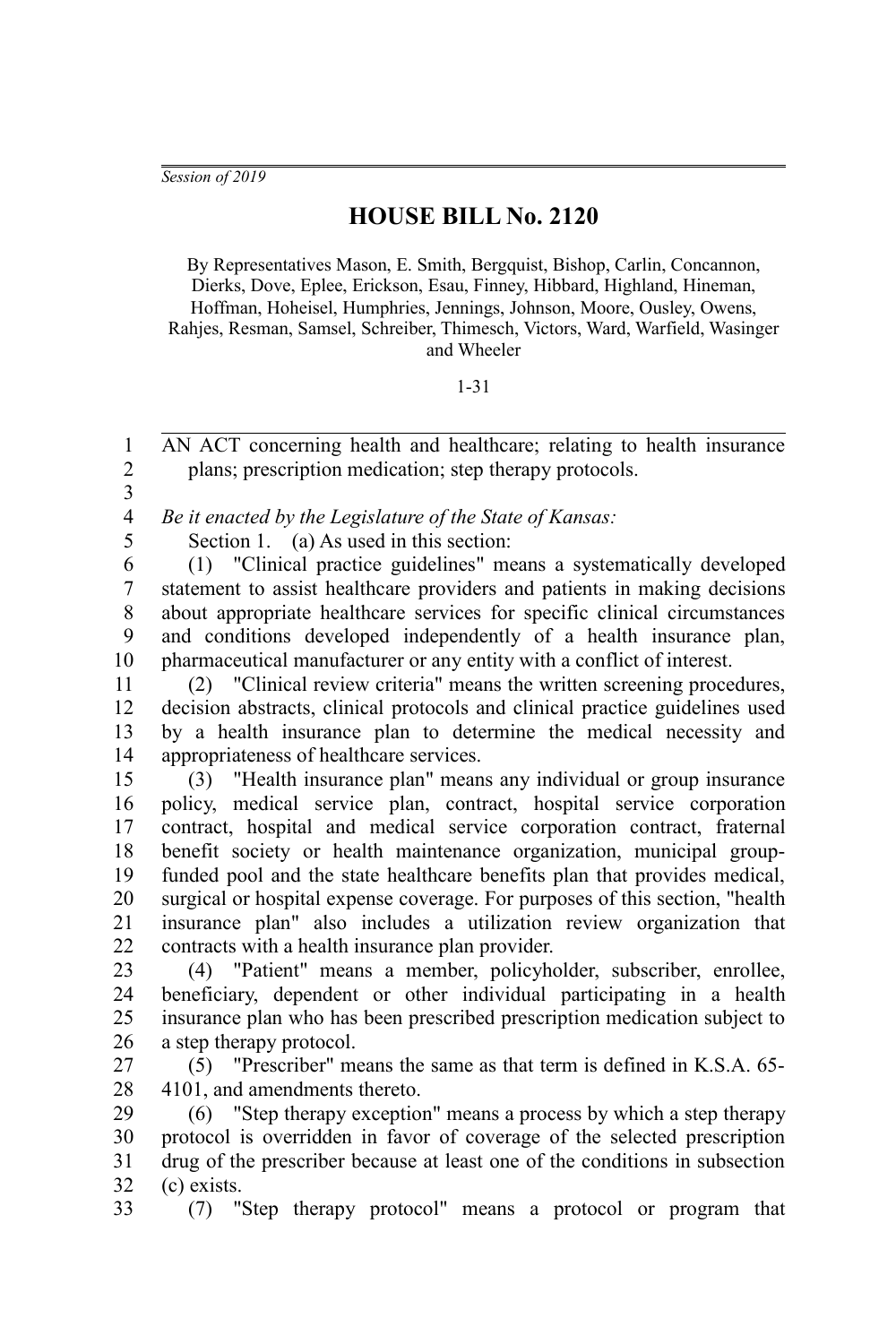establishes the specific sequence in which prescription drugs for a specified medical condition, including self-administered and physicianadministered drugs, are medically appropriate for a particular patient and are covered under a health insurance plan. 1 2 3 4

(b) A health insurance plan shall consider available recognized evidence-based and peer-reviewed clinical practice guidelines when establishing a step therapy protocol. Upon the written request of a patient, a health insurance plan shall provide any clinical review criteria applicable to a specific prescription drug covered by the health insurance plan. 5 6 7 8 9

(c) (1) When coverage of a prescription drug for the treatment of a medical condition is restricted for use by a health insurance plan through the use of a step therapy protocol, patients and prescribers shall have access to a clear, readily accessible and convenient process to request a step therapy exception. The process shall be made easily accessible on the health insurer's internet website. A health insurance plan shall grant an override to the step therapy protocol if at least one of the following conditions exist: 10 11 12 13 14 15 16 17

(A) The prescription drug required under the step therapy protocol is contraindicated pursuant to the pharmaceutical manufacturer's prescribing information for the drug or, due to a documented adverse event with a previous use or a documented medicated condition, including a comorbid condition, is likely to do any of the following: 18 19 20 21 22

23

(i) Cause an adverse reaction to the patient;

(ii) decrease the ability of the patient to achieve or maintain reasonable functional ability in performing daily activities; or 24 25

26

(iii) cause physical or mental harm to the patient;

(B) the patient has had a trial of the required prescription drug covered by the patient's current or previous health insurance plan or another prescription drug in the same pharmacologic class or with the same mechanism of action, and was adherent during such trial for a period of time sufficient to allow for a positive treatment outcome, and the prescription drug was discontinued by the patient's prescriber due to lack of effectiveness or an adverse event. This subparagraph does not prohibit a health insurance plan from requiring a patient to try another drug in the same pharmacologic class or with the same mechanism of action if that therapy sequence is supported by the evidence-based and peer-reviewed clinical practice guidelines, United States food and drug administration label or pharmaceutical manufacturer's prescribing information; or 27 28 29 30 31 32 33 34 35 36 37 38

(C) the patient is currently receiving a positive therapeutic outcome on a prescription drug for the medical condition under consideration if, while on the patient's current health insurance plan or the immediately preceding health plan, the patient received coverage for the prescription drug and the patient's prescriber provides documentation to the health 39 40 41 42 43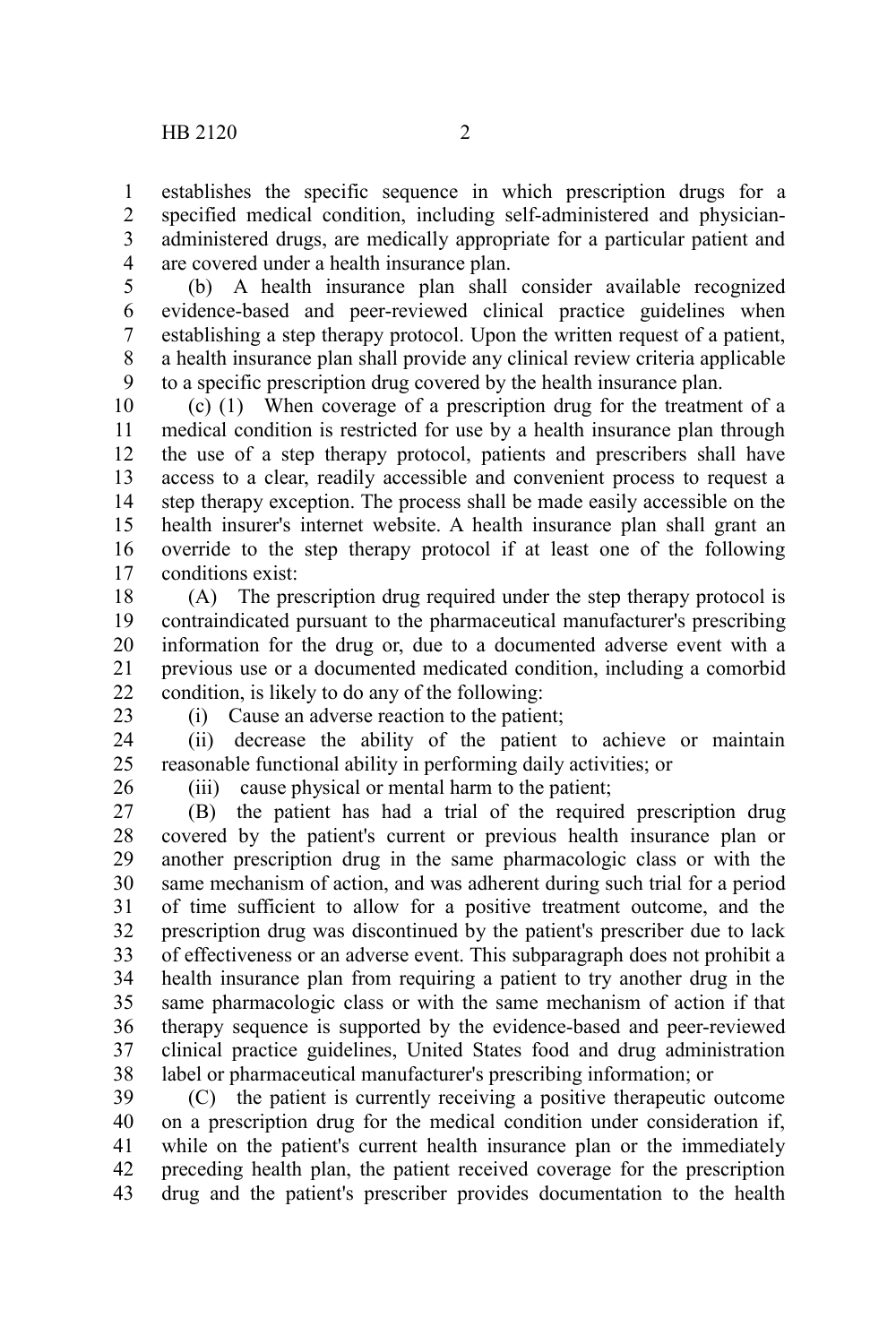insurance plan that the change in prescription drug required by the step therapy protocol is expected to be ineffective or cause harm to the patient based on the known characteristics of the specific patient and the known characteristics of the required prescription drug. 1 2 3 4

5

(2) Upon granting a step therapy exception, a health insurance plan shall authorize coverage for the prescription drug if the prescription drug is a covered prescription drug under the patient's health insurance plan. 6 7

(3) The patient, or the prescriber, if designated by the patient, may appeal the denial of a step therapy exception by a health insurance plan using the health insurance plan's designated complaint procedure. 8 9 10

(4) In a denial of a step therapy exception request and any subsequent appeal, a health insurance plan's decision shall specifically state why the step therapy exception request did not meet the condition under subsection (c) cited by the prescriber in requesting the step therapy exception and provide information regarding the procedure to request external review of the denial pursuant to K.S.A. 40-22a15, and amendments thereto. A denial of a request for a step therapy exception that is upheld on appeal is a final adverse determination. 11 12 13 14 15 16 17 18

(5) A health insurance plan shall respond to a request for a step therapy exception, or any appeal therefor, within 72 hours of receipt of the request or appeal. If a patient's prescriber indicates that exigent circumstances exist, the health insurance plan shall respond to such a request or appeal within 24 hours of receipt of the request or appeal. If the health insurance plan fails to respond within the required time, the step therapy exception or appeal shall be deemed granted. Upon granting a step therapy exception, the health insurance plan shall authorize coverage for and dispensation of the prescription drug prescribed by the patient's prescriber. 19 20 21 22 23 24 25 26 27 28

(6) Step therapy exception requests shall be accessible to and submitted by prescribers and accepted by group purchasers electronically through secure electronic transmission. 29 30 31

(d) Nothing in this section shall be construed to prevent a health insurance plan from: 32 33

(1) Requesting relevant documentation from a patient's medical record in support of a step therapy exception request; or 34 35

(2) requiring a patient to try a generic equivalent drug or biosimilar, as defined under 42 U.S.C. § 262(i)(2), prior to providing coverage for the equivalent branded prescription drug. 36 37 38

39

(e) Nothing in this section shall be construed to:

(1) Allow the use of a pharmaceutical sample for the primary purpose of meeting the requirements of a step therapy exception; or 40 41

(2) mandate coverage for prescription medication if such coverage is not already a covered benefit by the patient's health insurance plan. 42 43